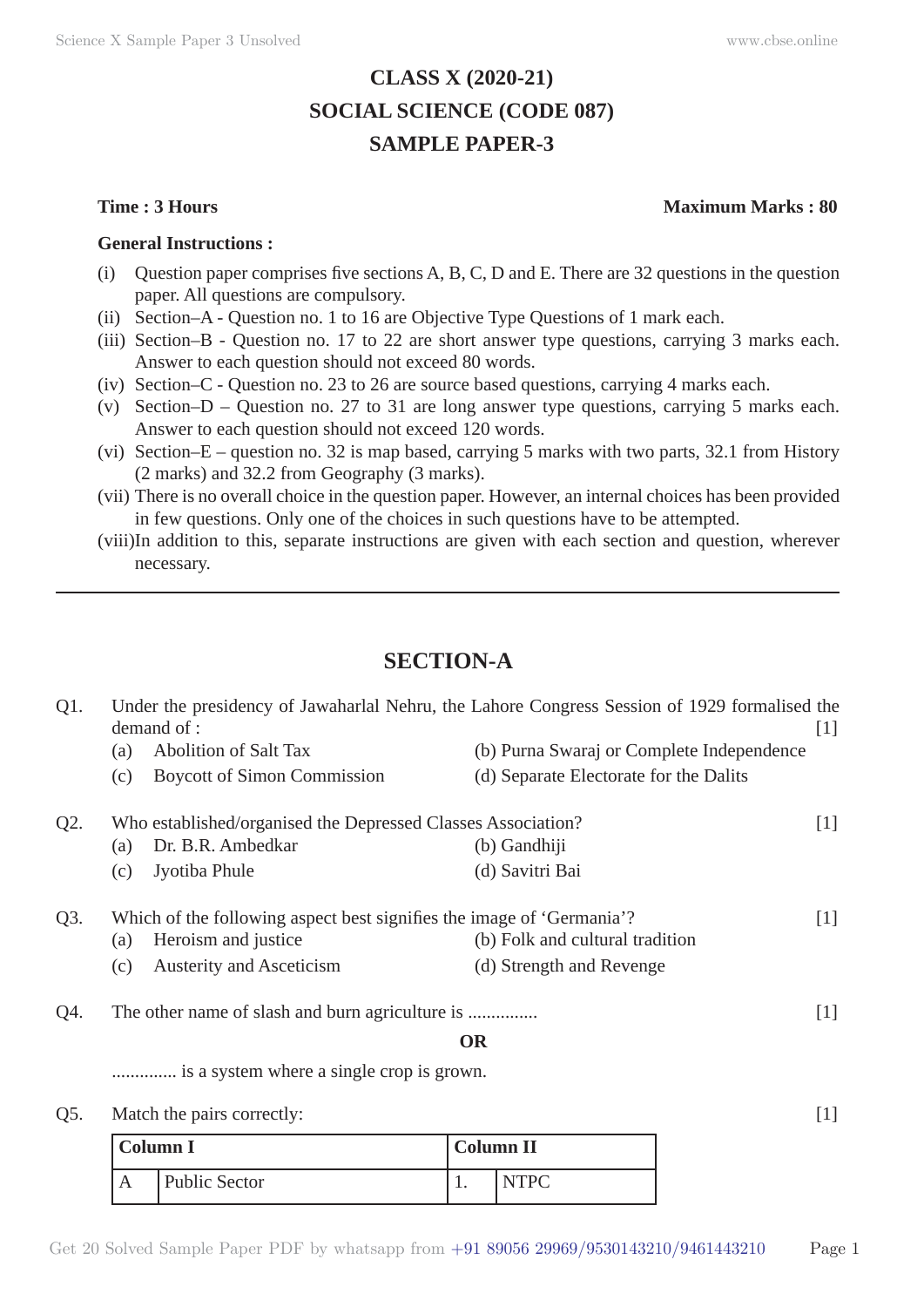|      | $\overline{B}$ | <b>Electric Power Generation</b>                                                                 | 2.        | <b>TISCO</b>              |       |
|------|----------------|--------------------------------------------------------------------------------------------------|-----------|---------------------------|-------|
|      | $\overline{C}$ | <b>Private Sector</b>                                                                            | 3.        | Bajaj auto                |       |
|      | D              | <b>Steel Manufacturing</b>                                                                       | 4.        | <b>NALCO</b>              |       |
|      |                | is ideal for growing cotton.                                                                     |           |                           | [1]   |
| Q6.  | (a)            | Alluvial soil                                                                                    |           | (b) Black soil            |       |
|      | (c)            | Red soil                                                                                         |           | (d) None of these         |       |
| Q7.  | are:           | Resources which are surveyed and their quality and quantity have been determined for utilisation |           |                           | $[1]$ |
|      | (a)            | potential resources                                                                              |           | (b) individual resources  |       |
|      | (c)            | developed resources                                                                              |           | (d) stock                 |       |
| Q8.  |                | Which one of the following is a leguminious crop?                                                |           |                           | [1]   |
|      | (a)            | Pulses                                                                                           |           | (b) Millets               |       |
|      | (c)            | Jowar                                                                                            |           | (d) Sesamum               |       |
| Q9.  |                | Political outcome signifies:<br>(i) Accountable and responsible government                       |           |                           | [1]   |
|      |                | (ii) Military rule                                                                               |           |                           |       |
|      |                | (iii)Legitimate government                                                                       |           |                           |       |
|      |                | (iv)Restricted popular participation                                                             |           |                           |       |
|      | (a)            | $(iii)$ and $(iv)$                                                                               |           | $(b)$ (i), (ii) and (iii) |       |
|      | (c)            | $(i)$ and $(ii)$                                                                                 |           | $(d)$ (i) and (iii)       |       |
| Q10. |                | What are the basic objectives of a federal system?                                               |           |                           | $[1]$ |
|      |                |                                                                                                  | <b>OR</b> |                           |       |
|      |                | What do you mean by 'coming together federation'?                                                |           |                           |       |
| Q11. |                | Define Union list.                                                                               |           |                           | $[1]$ |
|      |                |                                                                                                  | <b>OR</b> |                           |       |
|      |                | Which tier of government has the power to run union territories?                                 |           |                           |       |

# Q12. Read the given data and find out which language has the highest proportion of speakers: [1]

| Language       | <b>Proportion of Speakers (%)</b> | Language   | <b>Proportion of Speakers (%)</b> |
|----------------|-----------------------------------|------------|-----------------------------------|
| Assamese       | 1.28                              | Oriya      | 3.21                              |
| <b>Bodo</b>    | 0.13                              | Punjabi    | 2.83                              |
| Dogri          | 0.22                              | Tamil      | 5.91                              |
| Kannada        | 3.69                              | Telugu     | 7.19                              |
| Malayalam      | 3.21                              | Urdu       | 5.01                              |
| Urdu<br>(a)    |                                   | (b) Telugu |                                   |
| Kannada<br>(c) |                                   | (d) Tamil  |                                   |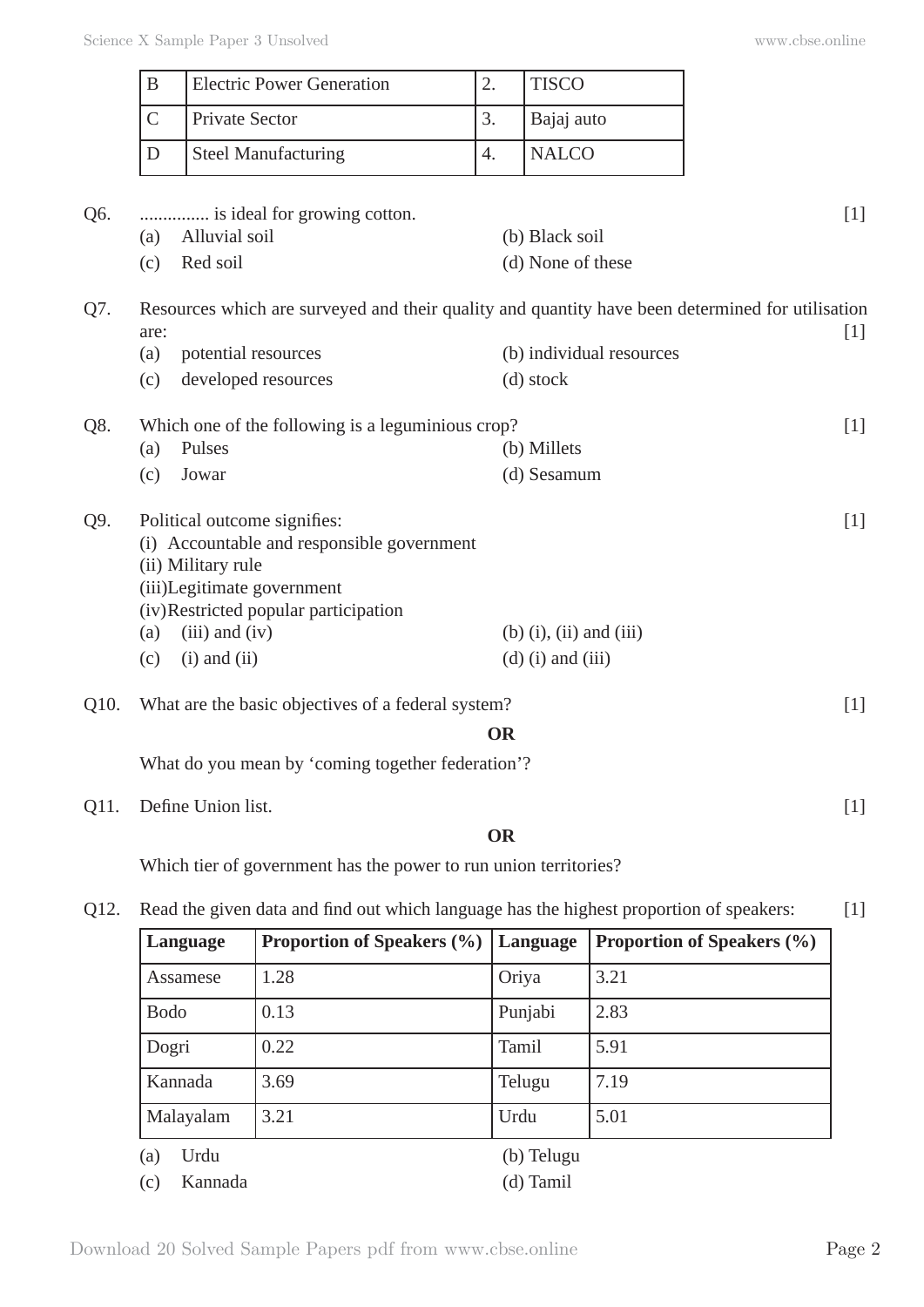# **Q13. Read the information given below and select the correct option:**

A shoe manufacturer, M. Salim has to make a payment to the leather supplier, Prem and writes a cheque for a specific amount. This means that the shoe manufacturer instructs his bank to pay this amount to the leather supplier. The leather supplier takes this cheque, and deposits it in his own account in the bank. The money is transferred from one bank account to another bank account in a couple of days. The transaction is complete without any payment of cash.

- How are cheques beneficial against demand deposits? [1]
- (a) DDs share the essential features of money.
- (b) Cheques are linked to the working of modern banking system.
- (c) There is direct settlement of payments without the use of cash.
- (d) Cheques are the best means of payment against deposits.

# **OR**

Identify what happens after the transaction between Salim and Prem:

- (a) Salim's balance in his bank account increases and Prem's balance increases.
- (b) Salim's balance decreases and Prem's balance increases.
- (c) Salim's balance increases and Prem's balance decreases.
- (d) Salim's balance decreases and Prem's balance also decreases.
- Q14. A situation in which more persons are employed on a job than are optimally required is: [1]
	- (a) Structural unemployment (b) Disguised unemployment
	- (c) Cyclical unemployment (d) Seasonal unemployment
- Q15. HDI stands for `Human Development Index' that focuses on: [1]
	- (a) life expectancy
	- (b) gross enrollment ratio for three levels of schooling
	- (c) national income
	- (d) All of the above
- Q16. In the question given below, there are two statements marked as Assertion (A) and Reason (R). Read the statements and choose the correct code: [1]

**Assertion (A) :** Different persons have different developmental goals.

**Reason (R) :** Our society consists of both rich and poor people. Thus, development for rich persons may not be the development for the poor.

- (a) Both A and R are true and R is the correct explanation of A.
- (b) Both A and R are true but R is not the correct explanation of A.
- (c) A is true but R is false.
- (d) A is false but R is true.

# **SECTION-B**

- Q17. Explain any three features of the 'Nation State' that emerged in Europe in the 20th century. [3]
- Q18. 'The plantation workers in Assam had their own understanding of Mahatma Gandhi and the notion of Swaraj.' Support the statement with arguments. [3]

# **OR**

Why and how did Mahatma Gandhi use Satyagraha to fight against injustice and denial of rights?

Q19. Write the important characteristics of commercial agriculture. [3]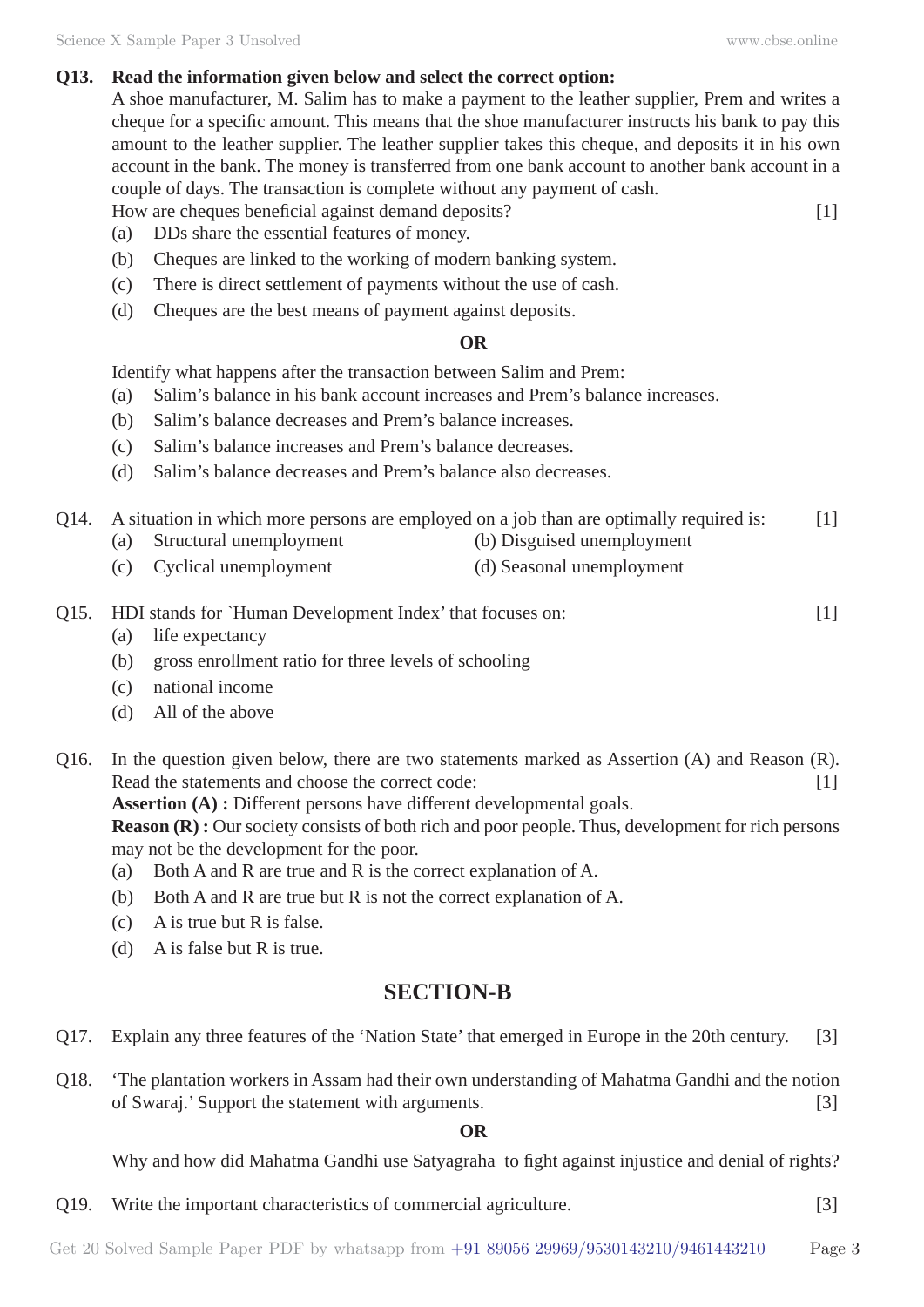Q20. What is meant by regional political party? State the conditions required to be recognised as a regional political party. [3]

#### **OR**

How do political parties help in the formation of public opinion? Explain.

- Q21. "Globalisation and competition among producers has been of advantage to the consumers." Give arguments in support of this statement. [3]
- Q22. Distinguish between foreign trade and foreign investment. [3]

# **SECTION-C**

# Q23. **Read the following extract and answer the questions that follows: [1×4]**

Socially and politically, a landed aristocracy was the dominant class on the continent. The members of this class were united by a common way of life that cut across regional divisions. They owned estates in the countryside and also town-houses. They spoke French for purposes of diplomacy and in high society. Their families were often connected by ties of marriage. This powerful aristocracy was, however, numerically a small group. The majority of the population was made up of the peasantry. To the west, the bulk of the land was farmed by tenants and small owners, while in Eastern and Central Europe the pattern of landholding was characterised by vast estates which were cultivated by serfs.

## **Answer the following MCQs by choosing the most appropriate option:**

| 23.1 Which was the dominant class on the continent of Europe?                 |                                  | $[1]$ |
|-------------------------------------------------------------------------------|----------------------------------|-------|
| (a) Tenants                                                                   | (b) Small owners                 |       |
| (c) Landed aristocracy                                                        | (d) High class society           |       |
| 23.2 What did the majority of population comprised of ?                       |                                  | $[1]$ |
| (a) Tenants                                                                   | (b) Small owners                 |       |
| (c) Peasantry                                                                 | (d) Land holders                 |       |
| 23.3 The given passage describes the social and political life of this class: |                                  |       |
| (a) peasants and small owners                                                 | (b) aristocracy and middle class |       |
| (c) serfs and peasants                                                        | (d) big land owners              |       |
| 23.4 Aristocratic class used to speak French for the purpose of:              |                                  |       |
| (a) diplomacy and in high society                                             | (b) farming on a big land        |       |
| (c) reducing regional divisions                                               | (d) unity among the members      |       |

# Q24. **Read the extract and answer the questions that follows:** [1×4]

We have shared our land with the past generations and will have to do so with the future generations too. Ninety five percent of our basic needs for food, shelter and clothing are obtained from land. Human activities have not only brought about degradation of land but have also aggravated the pace of natural forces to cause damage to land. Some human activities such as deforestation, overgrazing, mining and quarrying too have contributed significantly in land degradation.

Mining sites are abandoned, after excavation work is complete, leaving deep scars and traces of over burdening. In states like Jharkhand, Chhattisgarh, M.P. and Odisha, deforestation due to mining have caused severe land degradation. In states like Gujarat, Rajasthan, M.P. and Maharashtra, overgrazing is one of the main reasons for land degradation. In the states like Punjab, Haryana, Western Uttar Pradesh, over irrigation is responsible for land degradation due to water logging leading to increase in salinity and alkalinity in the soil.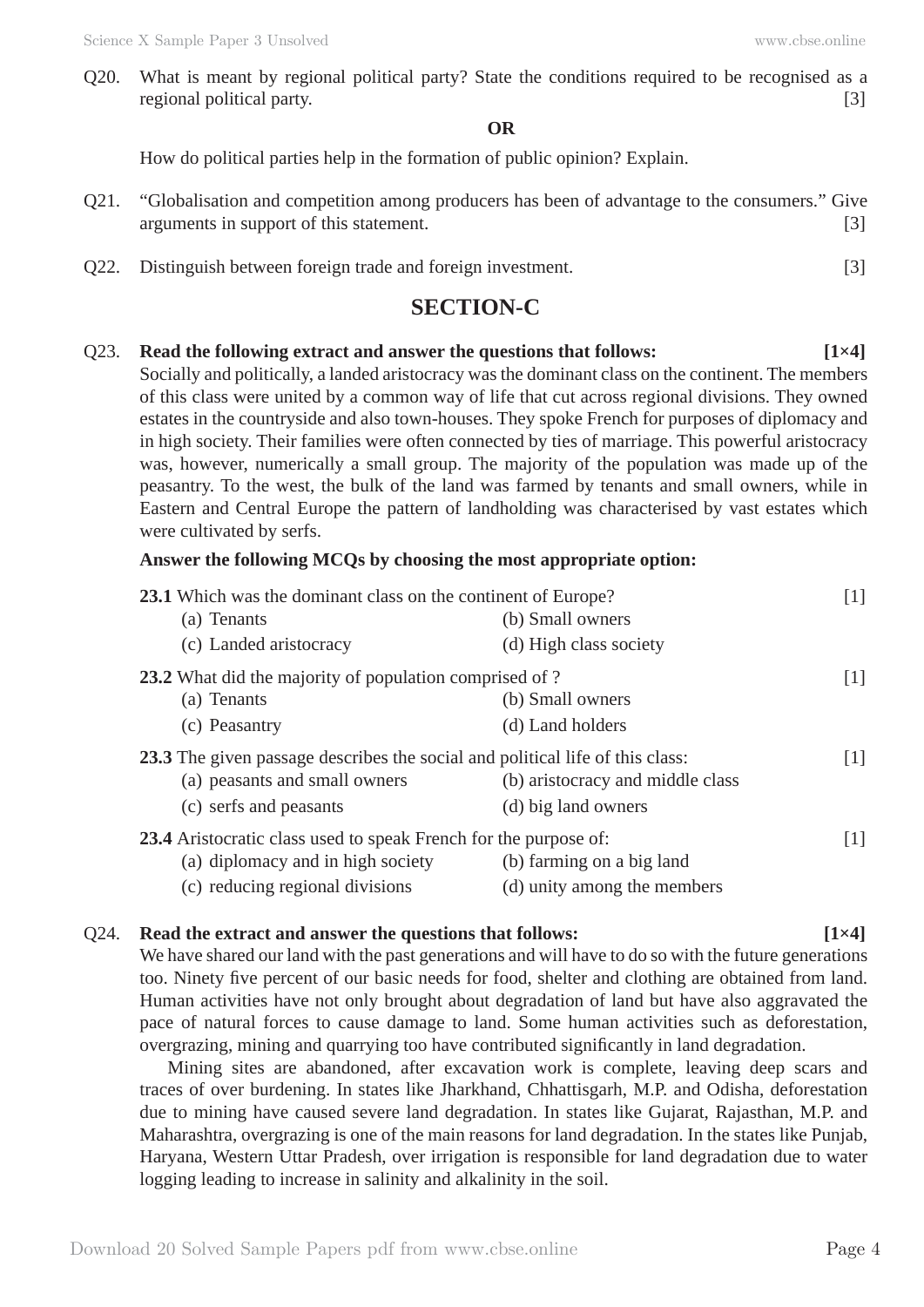## **Answer the following MCQs by choosing the most appropriate option:**

| <b>24.1</b> Most of the basic needs for food, shelter and clothing are obtained from:                                            |                                                                                                            |                   |  |  |
|----------------------------------------------------------------------------------------------------------------------------------|------------------------------------------------------------------------------------------------------------|-------------------|--|--|
| $(a)$ land                                                                                                                       | (b) human activities                                                                                       |                   |  |  |
| $(c)$ mining                                                                                                                     | (d) land degradation                                                                                       |                   |  |  |
| (a) Jharkhand                                                                                                                    | <b>24.2</b> Deforestation due to mining have caused severe land degradation in the state of:<br>$(b)$ U.P. | $\lceil 1 \rceil$ |  |  |
| (c) Punjab                                                                                                                       | (d) Haryana                                                                                                |                   |  |  |
| (a) deforestation and overgrazing.<br>(b) increase in alkalinity of the soil.                                                    | <b>24.3</b> Over irrigation is responsible for land degradation due to the following reason:               | $[1]$             |  |  |
| (c) water logging leading to increase in salinity in soil.<br>(d) None of the above                                              |                                                                                                            |                   |  |  |
| <b>24.4</b> Human is considered as the main culprit for land degradation because:<br>(a) of his excavation work at mining sites. |                                                                                                            | $\lceil 1 \rceil$ |  |  |
| (b) of his significant contribution to deforestation.                                                                            |                                                                                                            |                   |  |  |
|                                                                                                                                  | (c) he has aggravated the pace of natural forces causing damage to Land.                                   |                   |  |  |

(d) All of the above

### Q25. **Read the following passage and answer the question that follows: [1×4]**

Democracy is based on political equality and all individuals have equal right to choose their representative. But along with this (political equality) we can see growing economic inequality among the individuals. A small number of ultra-rich enjoy a highly disproportionate share of wealth and incomes.

Due to this reason, their share in total income of the country is increasing. On the other hand, the income of poor is declining.

Sometimes they (poor) find it difficult to meet their basic needs of life, such as food, clothing, house, education and health. Though poor constitute a large proportion of voters, yet the democratic governments are not keen to take up the question of poverty. The situation is much worse in some other countries.

Like Bangladesh where more than half of its population lives in poverty, even people of poor countries are now dependent on the rich countries for food supplies.

#### **Answer the following MCQs by choosing the most appropriate option:**

### **25.1** Democracy is based on: [1]

- (a) political equality and that all individuals have equal rights to choose their representatives.
- (b) the wishes and desires of the people of a country.
- (c) the principles of constitution.
- (d) the foundations of growth and development.
- **25.2** Does democracy hold its purposes? [1]
	- (a) Yes, it holds. (b) Sometimes yes, and sometimes no.
	- (c) No, it does not. (d) The purposes have hit the target.

#### **25.3** What is the present scenario of the society? [1]

- (a) There is equilibrium between the poor and the rich.
- (b) A small number of ultra rich enjoy a highly disproportionate share of wealth and incomes.
- (c) The rich have become the leaders of the nation.
- (d) The income of poor is also increasing.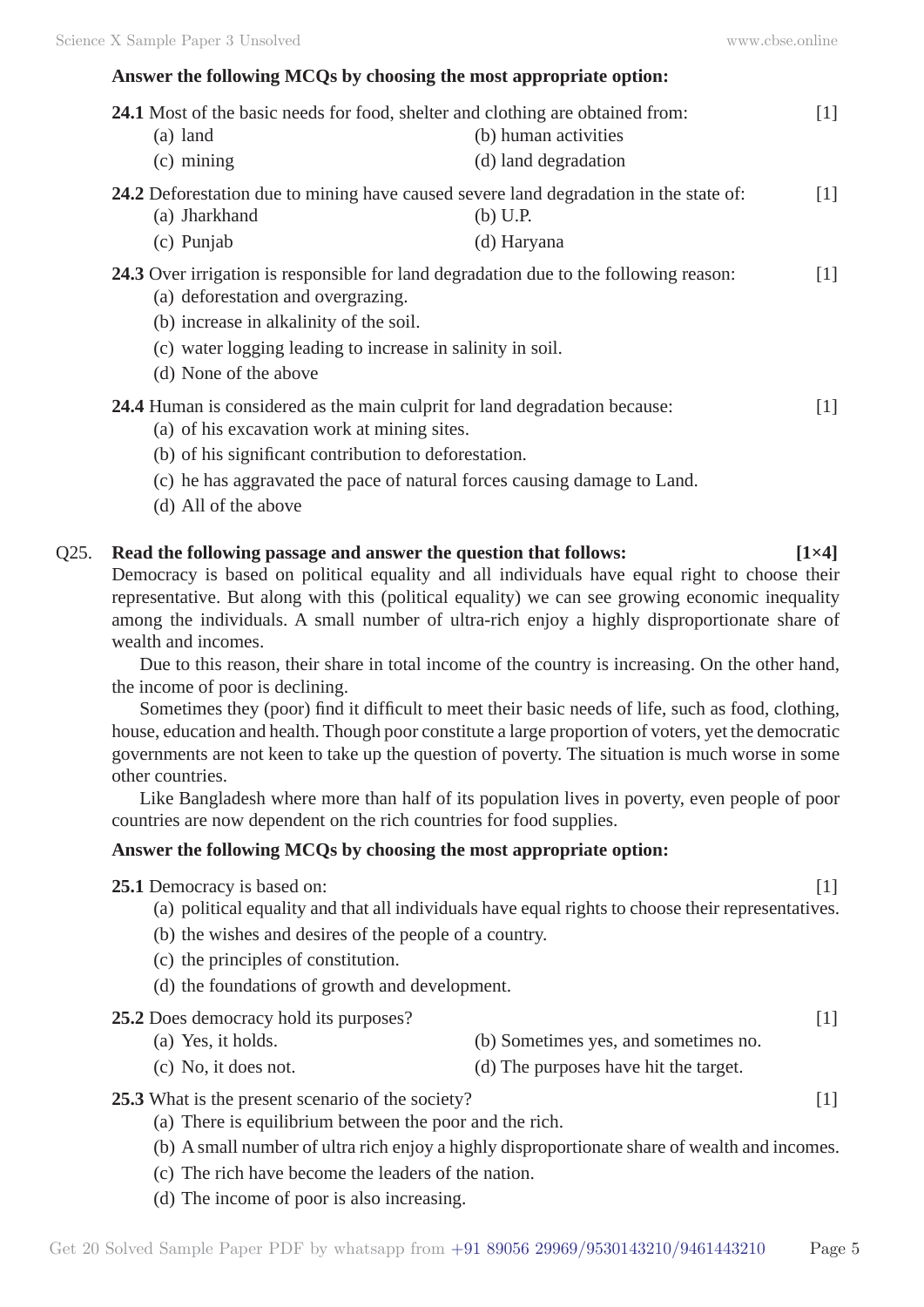- 25.4 Why are the democratic governments not keen to take up the questions of poverty? [1]
	- (a) The governments are under-pressure of big guns and let them do what they like.
	- (b) They are not interested in solving such petty matters.
	- (c) This is not in their agenda.
	- (d) They are insecure and do not want to put hands on aching nerves.

## Q26. **Read the following passage and answer the questions that follows: [1×4]**

Getting a loan from bank is much more difficult than taking loan from informal sources. Absence of collateral security and documentation prevents the poors from getting bank loans.

Self Help Group is a group of people usually belonging to one neighbourhood having same social and economic backgrounds. They meet and save money regularly as per their ability. Members of the group can take small loans from the group itself to meet their needs. The group charges interest less than moneylenders on these loans. After one or two years, if the group is regular in savings, it becomes eligible for availing loan from the bank. Loan is sanctioned in the name of group and is meant to create self-employment opportunities.

## **Answer the following MCQs by choosing the most appropriate option:**

|                                                                                                         | 26.1 What is the most essential requirement for taking loan from informal services? | $\lceil 1 \rceil$ |
|---------------------------------------------------------------------------------------------------------|-------------------------------------------------------------------------------------|-------------------|
| (a) Collateral security                                                                                 | (b) Bribe                                                                           |                   |
| (c) Source from a top officer                                                                           | (d) None of the above                                                               |                   |
| <b>26.2</b> SHG is a group of people usually belonging to:<br>(a) the same caste<br>(b) nearby villages |                                                                                     | $[1]$             |
|                                                                                                         | (c) one neighbourhood having some social and economic backgrounds                   |                   |
| (d) different villages                                                                                  |                                                                                     |                   |
| (a) They are not given any facility.                                                                    | 26.3 What facilities do the members have who are in the same group?                 | $[1]$             |
|                                                                                                         | (b) They can take small loans from the group itself to meet their needs.            |                   |
| (c) They are debarred from the group.                                                                   |                                                                                     |                   |
| (d) No facility is given to them.                                                                       |                                                                                     |                   |
| <b>26.4</b> What benefits are there for a SHG that is regular in savings?                               |                                                                                     | $[1]$             |
| (a) The disputes arise after sometimes.                                                                 |                                                                                     |                   |
| (b) They are rewarded by the government.                                                                |                                                                                     |                   |
| (c) They get jobs in government departments.                                                            |                                                                                     |                   |

(d) They are entitled to raise loan from bank in the name of SHG.

# **SECTION-D**

Q27. During the years following the Congress of Vienna (1815), why did the liberal-nationalists go underground? Why the secret societies were formed? Describe their aims and activities with special reference to the activities of Mazzini. [5]

**OR**

'The Civil Disobedience Movement was different from the Non-cooperation Movement. Support the statement with examples.

Q28. Describe various technological and institutional reforms which led to the Green Revolution in India. [5]